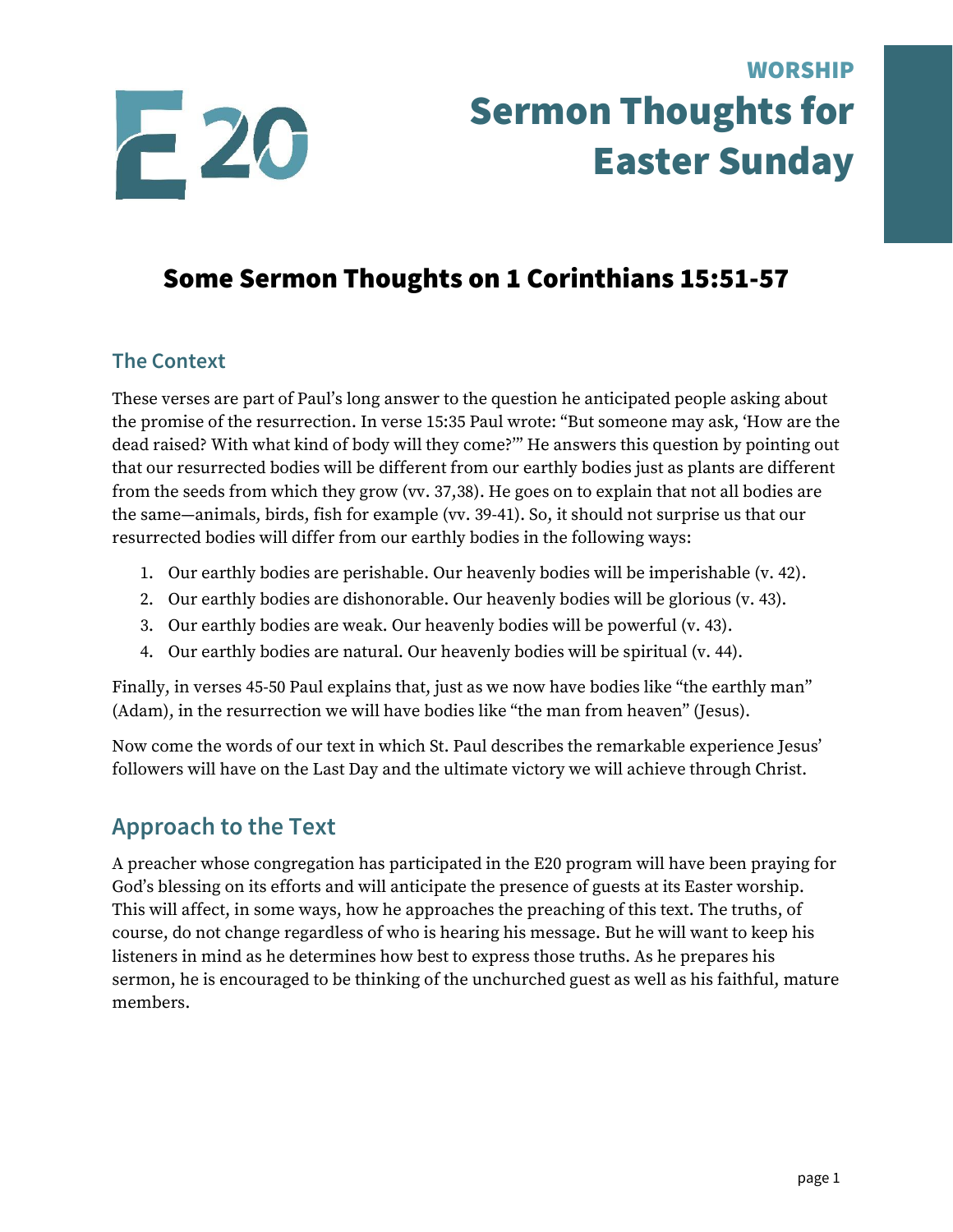#### **Main Point**

The main point Paul makes in this text, and the glorious message the preacher has to share is the promise that Christ rose from the dead and promises that all of his followers will one day rise from the grave. The theme of E20 is "Victorious!" On Easter Sunday, the preacher is afforded the opportunity to proclaim just what Christ's victory was and what victory he promises to his people. He promises nothing less than a literal victory over death and an eternal life with him. This is no figurative victory. We will not "live on in the memories of our loved ones." We will not "live on in the legacy we leave behind." We will not even simply live on spiritually. We will be physically raised from the grave to enjoy an eternal physical, glorified life in the new heaven and new earth our Lord will provide. This is the message of victory the preacher will want to clearly proclaim to member and guest alike.

#### **Introduction and Body of the Sermon**

The message of the text is Christ's victory over death that assures us of victory over death. Why not introduce the sermon by talking about the awful, looming, unavoidable reality of death? This may seem too "negative" a start to an Easter sermon. But the preacher could mitigate this criticism by anticipating it, by coming alongside his listeners and saying something like:

"What a glorious morning! It's Easter! The sun is shining (if it is)! The children are smiling! Spring is springing! Everywhere we look there is beauty—beautiful Easter dresses, beautiful Easter lilies, beautifully decorated Easter eggs, a beautifully baked Easter ham. Along with the beautiful sights are beautiful sounds—joyous music, worshipers shouting, "Christ is risen!" and singing, "Alleluia!" What a glorious morning!

It would seem strange to introduce something sad, something scary, something somber into a morning like this, wouldn't it? But, my friends, that is precisely what we are going to do. Not because we want to be sad or scared. But because we need to understand and appreciate just how sad and scary this "something" is if we are truly going to appreciate what we are celebrating here this morning. Only then will we be filled with the level of joy Easter affords us.

What is this "something" that is so sad and scary? It is...the end—the end of breathing, the end of a beating heart, the end of living. It is death. And we all, young and old alike, are facing it. We don't much like to think about it. It is too sad. It is too scary. But there it is, waiting for us, somewhere in our future.

So, what are we going to do about it? We can, and should, do all we can to take care of our bodies, to keep them as healthy and whole as possible. By doing so we may delay death. We MAY delay death. But there is no guarantee. There are innumerable ways our lives might end other than poor health. And, even if we avoid these other death dealers, eventually our bodies will wear out and the end will come. No, taking care of our bodies is not enough. It will not allow us to avoid the inevitable.

So, what do we do? What can we do? We can listen to the amazing, remarkable, glorious promise God gives us in the verses of the Bible we read earlier from I Corinthians 15 (this assumes the preacher uses these verses as the epistle lesson for the day or has read the verses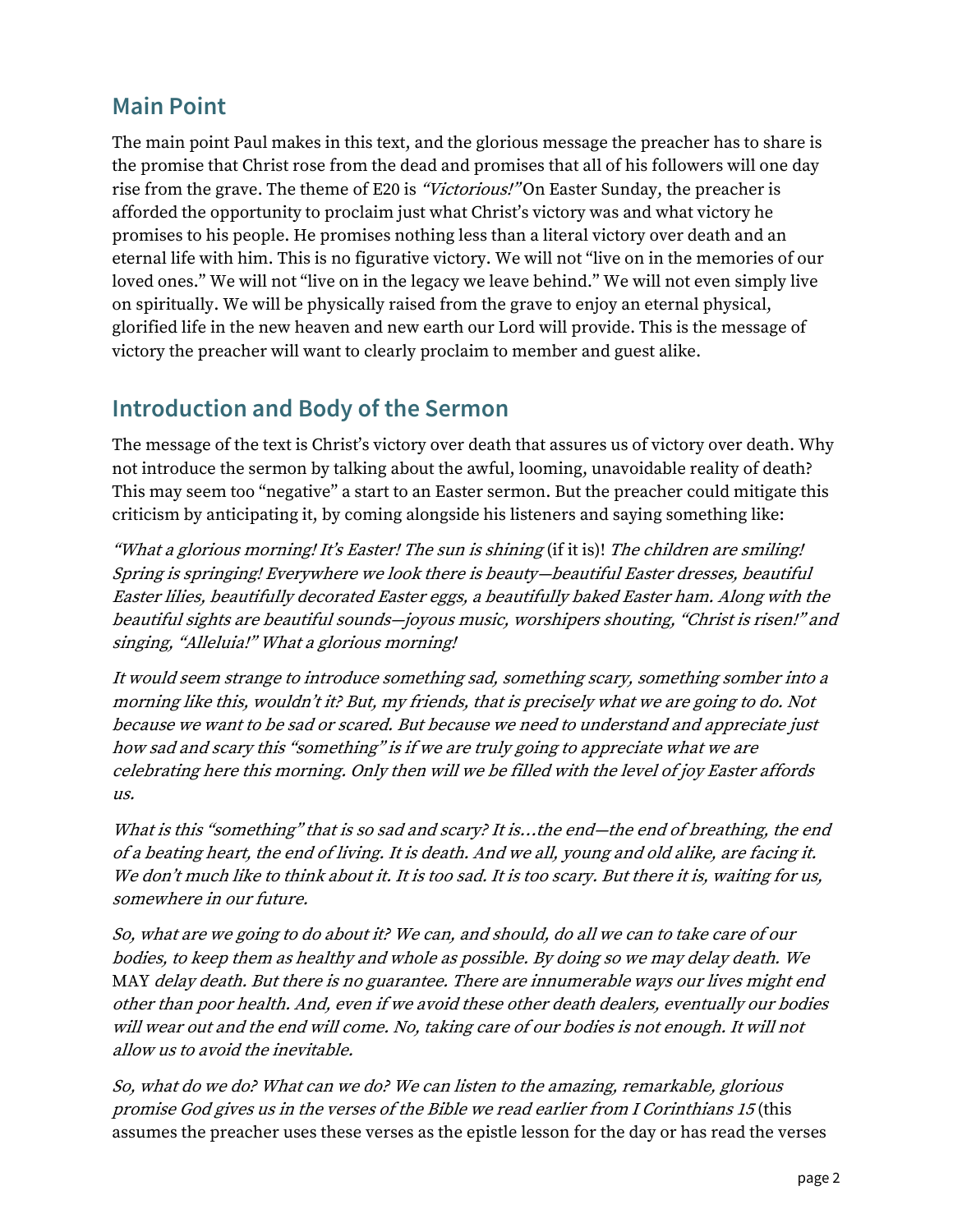at the outset of his sermon). His promise is that because Jesus was victorious over death, he promises to give his followers victory over death."

The preacher might now explore the question of what makes death so scary. He would do so with a view toward verses 55-56 where Paul makes the point that death no longer has any sting. As a way of setting up the "punch" of that reality, the preacher might say something like:

"So, what is it that makes the thought of death so scary? In our text, St. Paul mentions the 'sting' of death. What makes death sting? What makes it so scary? If death were merely the end of our existence, if we simply stopped BEING at the moment of death, it might be sad because we would no longer be with our loved ones, it might be disappointing because we would like to live longer, but there would be nothing scary about it.

The reason death is so scary is that we know that when we die, we will face our Creator. We know there is someone to whom we will give an account. And, our conscience tells us that we have not lived up to his expectations. If we read what he says in the Bible, we will only be more scared because it will show us that we are even further from living up to his expectations than we thought.

But this is precisely what makes Easter so exciting! Easter changes this! Listen to what St. Paul says, 'The sting of death is sin, and the power of sin is the law. But thanks be to God! He gives us the victory through our Lord Jesus Christ' (vv. 56,57). Jesus was victorious over sin when he died on the cross. He took all the punishment our sins could dish out. 'And now,' Jesus says, 'You don't need to be afraid to die because when you face your Creator, he will welcome you with open arms. Through me your sins are forgiven. There is nothing to be afraid of.' This is why St. Paul wrote, 'Where, O death, is your victory? Where, O death, is your sting?' Death no longer has any sting! There is no reason to be afraid.

In fact, quite the opposite is true. Because of what Jesus has done for us, death is merely another event along the way to the perfect world God says he will one day create for his followers. When we die, our bodies will be placed in the ground while our souls go to be with God. And then, on the day this world ends, listen to what will happen: '…the trumpet will sound, the dead will be raised imperishable, and we will be changed…When the perishable has been clothed with the imperishable, and the mortal with immortality, then the saying that is written will come true: "Death has been swallowed up in victory."'

Did you catch that? Our weak, mortal bodies will be raised back to life. But this time, we will be immortal. We will never again die. In fact, the Bible says that we will never again be weak or injured or sick. We will live in a perfect, glorious, sinless and sick-less new world."

If time allows, the preacher might explore some of the specific ways our eternal life in heaven will be better than our lives in this world.